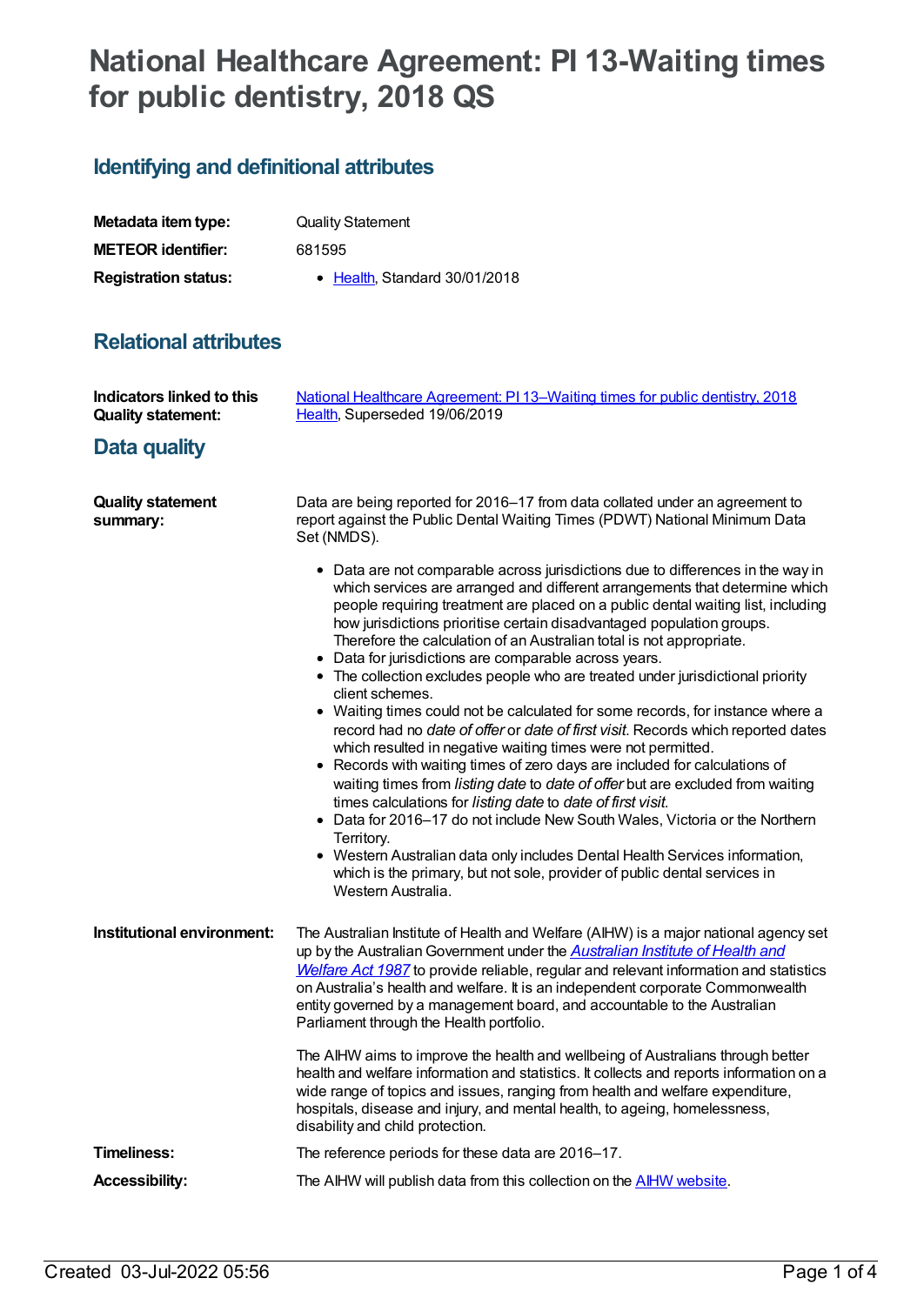| Interpretability: | Metadata information for the PDWT NMDS is published in the AIHW's Metadata<br>Online Registry (METeOR). METeOR can be accessed at the following AIHW web<br>address:<br>/content/index.phtml/itemld/517220                                                                                                                                                                                                                              |
|-------------------|-----------------------------------------------------------------------------------------------------------------------------------------------------------------------------------------------------------------------------------------------------------------------------------------------------------------------------------------------------------------------------------------------------------------------------------------|
| <b>Relevance:</b> | The purpose of the PDWT NMDS is to collect information about the length of time<br>that patients placed on a public dental waiting list wait for public dental care in<br>Australia. The scope of the NMDS is adults who were placed on selected public<br>dental waiting lists who received or were offered public dental care in the reporting<br>period in Australia.                                                                |
|                   | The time between listing date and date of offer, and listing date and date of first<br>visit for these reporting periods may not reflect current or future waiting times<br>experienced by patients. The availability of clinical resources, demand for services<br>and client uptake of care are among the variables that will affect these figures<br>throughout routine operations.                                                  |
|                   | An increase in the number of services provided to people on the waiting list (or<br>offers of care), especially to people who have been waiting longer, may increase<br>overall waiting times reflected in this collection. This might occur, for example, as a<br>result of additional clinical resources being made available.                                                                                                        |
|                   | The data collection excludes people who are treated under jurisdictional priority<br>client schemes, and may also exclude some other people who are not placed on a<br>public dental waiting list for any other reason. Therefore, the waiting times reported<br>are not the median waiting times (and waiting times at the 90th percentile)<br>experienced by all people aged 18 years or over who received public dental<br>services. |
|                   | The analyses by remoteness and socioeconomic status are based on the usual<br>residence of the patient. However, data are reported by jurisdiction of receipt of<br>dental care regardless of the jurisdiction of usual residence.                                                                                                                                                                                                      |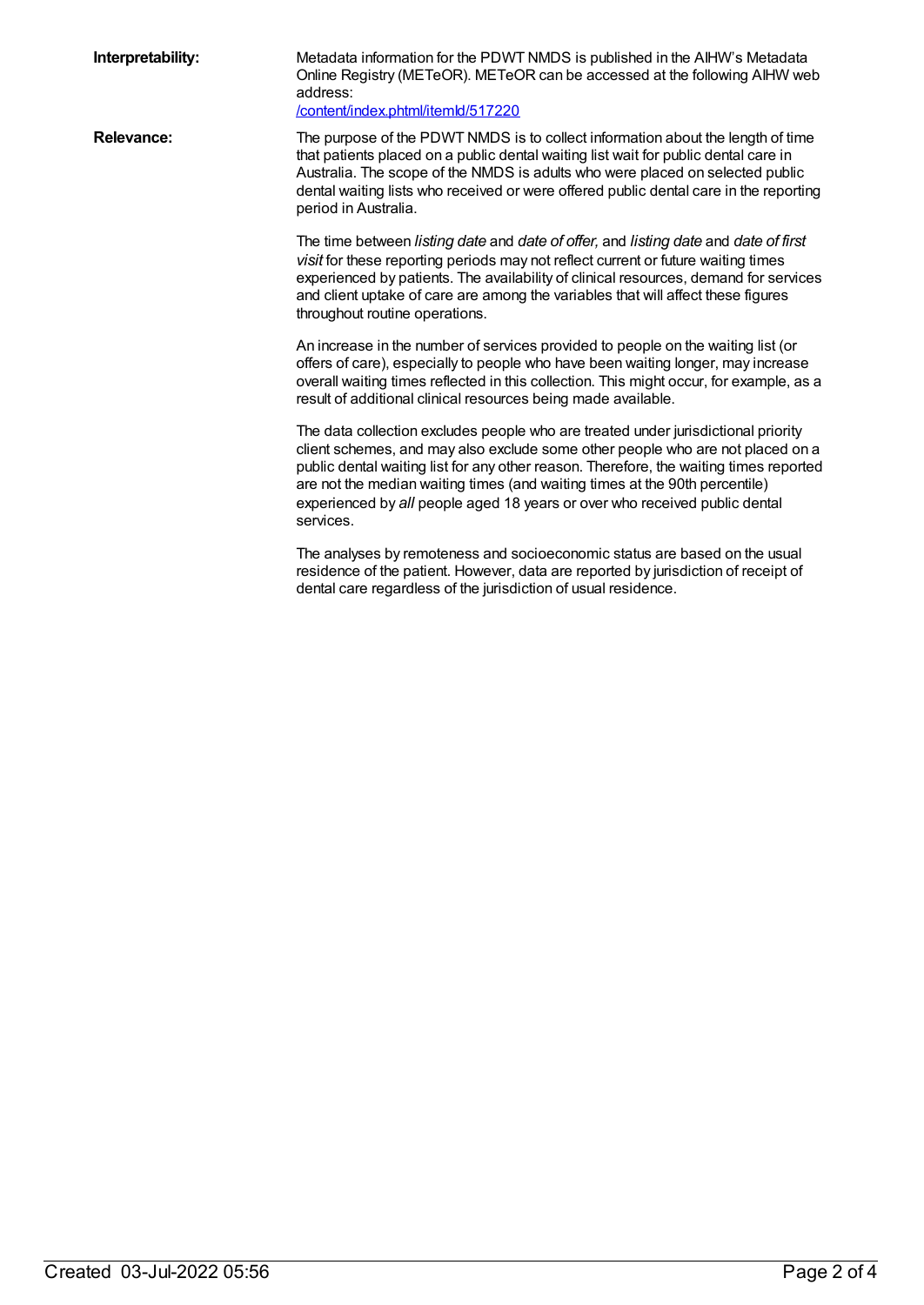Accuracy: For 2016–17, data are not published for New South Wales, Victoria or the Northern Territory.

> Data providers are primarily responsible for the quality of the data they provide. However, the AIHW has undertaken basic validation of the data. The AIHW does not adjust data to account for possible data errors or missing or incorrect values, however:

- data provided that resulted in a negative waiting time was not permitted
- data were excluded from waiting times calculations where a record had no *date of offer* or *date of first visit*, and so a waiting time could not be calculated.

Waiting times of zero days are included in the analysis of *listing date* to *date of offer* but are excluded from waiting times calculations for *listing date* to *date of first visit* as these are considered to be errors in the data.

Only treatments which result in a person being removed from a public dental waiting list are considered to be 'first visits'.

As 2 separate waiting periods are described in this indicator (i.e. waiting period from *listing date* to *date of offer* and to *date of first visit*), the waiting periods calculated may not be based on data relating to the same people. For example, where a record does not record the *date of first visit* (or the *date of offer*), the person's waiting time will only be used in the calculation of one of the measures. Where a person's *date of offer* falls in a different reporting period to their *date of first visit*, the 2 separate waiting periods will be reported separately in the relevant reporting periods.

Queensland uses the waitlist record history and a date of offer algorithm to calculate the date of offer as there is not a direct date of offer variable. The first data of an appointment made in a course of case is generally used as the date of offer. Where this is not recorded, the date the patient was contacted may be used.

In South Australia there is a large variation between the number of denture care offers and reported first visits due to no dates being reported for first visit under the Pensioner Denture Scheme in SA, i.e. most cases are excluded. Therefore, caution is advised in interpreting the 50th and 90th percentile waiting times for denture care.

In Tasmania, people who do not respond to offers of care are 'suspended' from the waiting list. If they later present for care they are restored to the waiting list in their original position and retain all their previous waiting time, rather than commencing a new episode of waiting. Often this places the person immediately at the top of the list, and if the resources are available they will be given an appointment. This policy can result in longer times between *listing date* and *date of first visit* and/or *date of offer*. It may particularly influence the 90th percentile figures.

Waiting times reported for denture care in Tasmania do not reflect the totality of clients provided with denture services for Tasmania as people who require general care before having a denture are treated through the general care waiting list, after which they commence a course of care for a denture. At no point are they added to the denture waiting list.

Data on Indigenous Australians is in some cases problematic and should be interpreted with caution. In some states Indigenous people are not included in the scope as they are treated as a priority group. In some jurisdictions, the proportion of records in which Indigenous status was not stated is high within specific disaggregations.

Waiting times data were suppressed where the number of contributing records was under 20, as waiting times are more likely to be volatile where the records numbers are low.